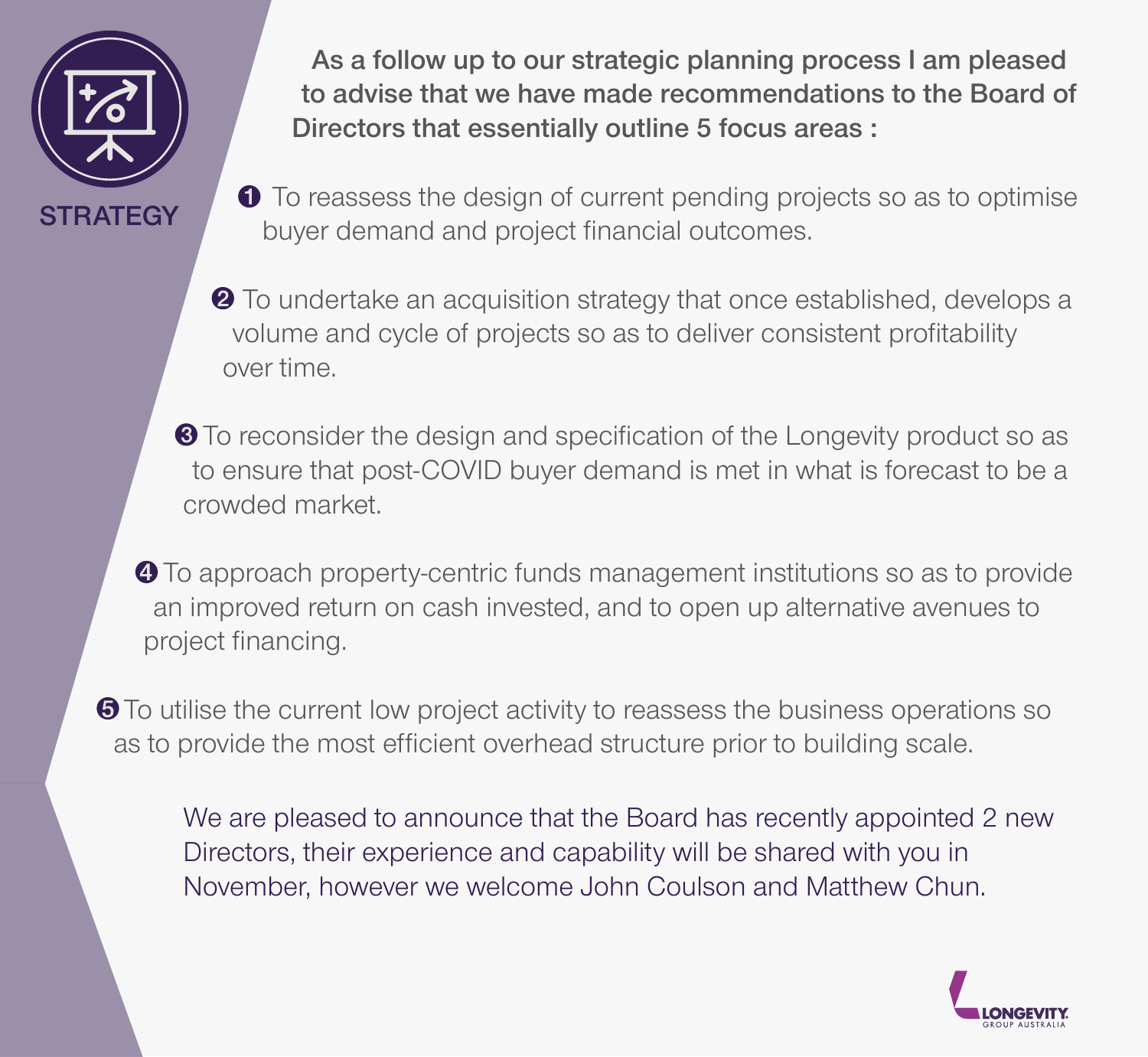You will appreciate this COVID-environment within which we now live has produced a number of uncertainties, and we won't have answers to all of this just yet. The following is an example of some further enquiry that we will continue to seek external support for, as we continue to refine our strategy moving forward:

What is the impact of COVID-19 on price point, demand and location in relation to our previous strategy to predominantly support the retiree market?



 $\bigcirc$  How do we develop a unique product that will promote the 'forever home' concept yet accommodate a longer life cycle of buyer - from young professional to family unit through to retiree, for example?